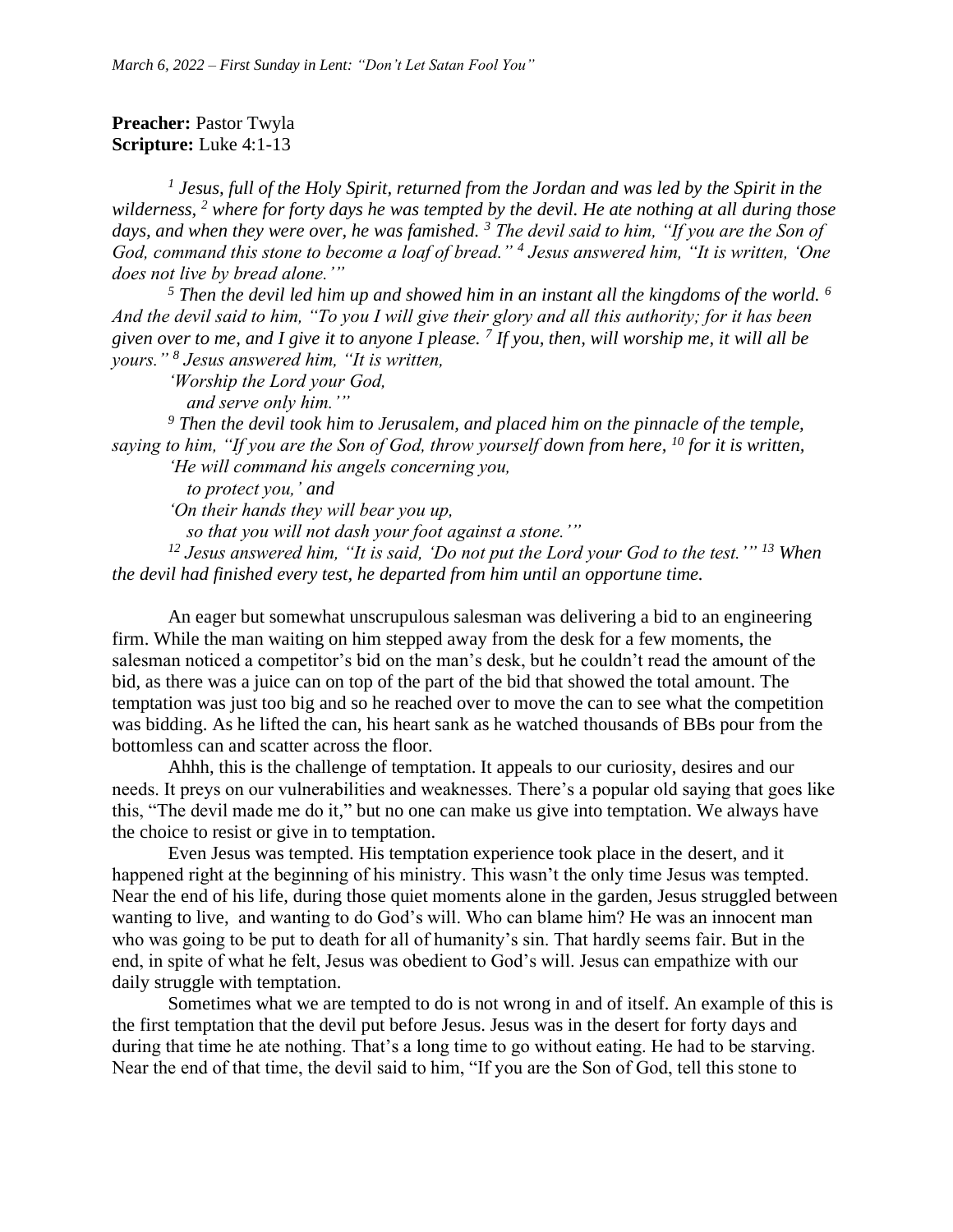become bread." It would seem that turning stones into bread so he could finally eat something would not have been a bad thing.

But the devil was trying to get Jesus to take a shortcut, to solve Jesus' immediate problem at the expense of his long-range goals, to seek comfort at the sacrifice of his discipline. Satan often works that way – persuading us to take action, even the right action, for the wrong reason or at the wrong time. The fact that something is not wrong in itself does not mean that it is good for you at a given time. Many people sin by attempting to fulfill legitimate desires outside of God's will or ahead of his timetable. When a choice needs to be made, we should first ask, 'Is the Holy Spirit leading me to do this? Or is Satan trying to get me off the track?'" (Life Application Study Bible)

Satan was a sneaky son of a gun. He not only tried to tempt Jesus when he was vulnerable, he also tried to appeal to Jesus' strength. Satan knew Jesus had power over all things right at his fingertips if he wanted to use it. Satan knew that if he could just get Jesus to give-in it would put an end to Jesus' mission for God.

"Often we also are tempted not through our weaknesses, but through our strengths. When we give in to Satan, and wrongly use our strengths, we become proud and self-reliant. Trusting in our own powers, we feel little need of God." To overcome this trap, we need to remember that our strengths are gifts from God and that we are to use our strengths for God's purposes.

Next we read that Satan tried to strike up a deal with Jesus. As Jesus stood with Satan on a high place and looked out at the world before him, Satan told Jesus that the world belonged to him, not God, and Satan said he would give it all to Jesus if Jesus would just bow before him and worship him.

We all know that God created the world and it belonged to God, not Satan. But Jesus did not argue with Satan's point, perhaps because he realized that Satan did own a lot of people's hearts. Satan owns many people's hearts today, too. But notice that while Jesus did not argue the point with Satan, he also did not validate it by bowing down and worshiping Satan. Satan did not own Jesus' heart, nor does he own ours.'

Worshiping God keeps us focused on the truth that we are God's, and that God is whom we follow—not Satan. It reminds us that this life is only temporary, and we are working towards a higher prize. Jesus could have owned the world, and that may have been cool while he was on this earth, but there was a greater prize at stake, not only his eternal life, but ours too. Jesus knew he was going to give his life for our redemption. Jesus would not bow down and worship Satan for the temporary prize, and neither should we.

Kids who can wait for something do better in school. That's what Walter Mischel proved in an experiment in1970 with four-year-olds. He would leave one child in a room with a bell and a marshmallow. If the child rang the bell, Mischel would come back, and the child could eat the marshmallow. If the child waited for Mischel to come back on his own, the child could have two marshmallows.

In videos of the experiment, you can see children squirming, kicking, hiding their eyes – desperately trying to exercise self-control so they could wait and get two marshmallows. Their performance varied widely. Some broke down and rang the bell within a minute. Others lasted fifteen minutes.

The children who waited longer went on to get higher SAT scores. They got into better colleges and, on average, achieved more as adults. The children who rang the bell quickest were more likely to become bullies. They received worse teacher and parental evaluations ten years later and were more likely to have drug problems at age thirty-two.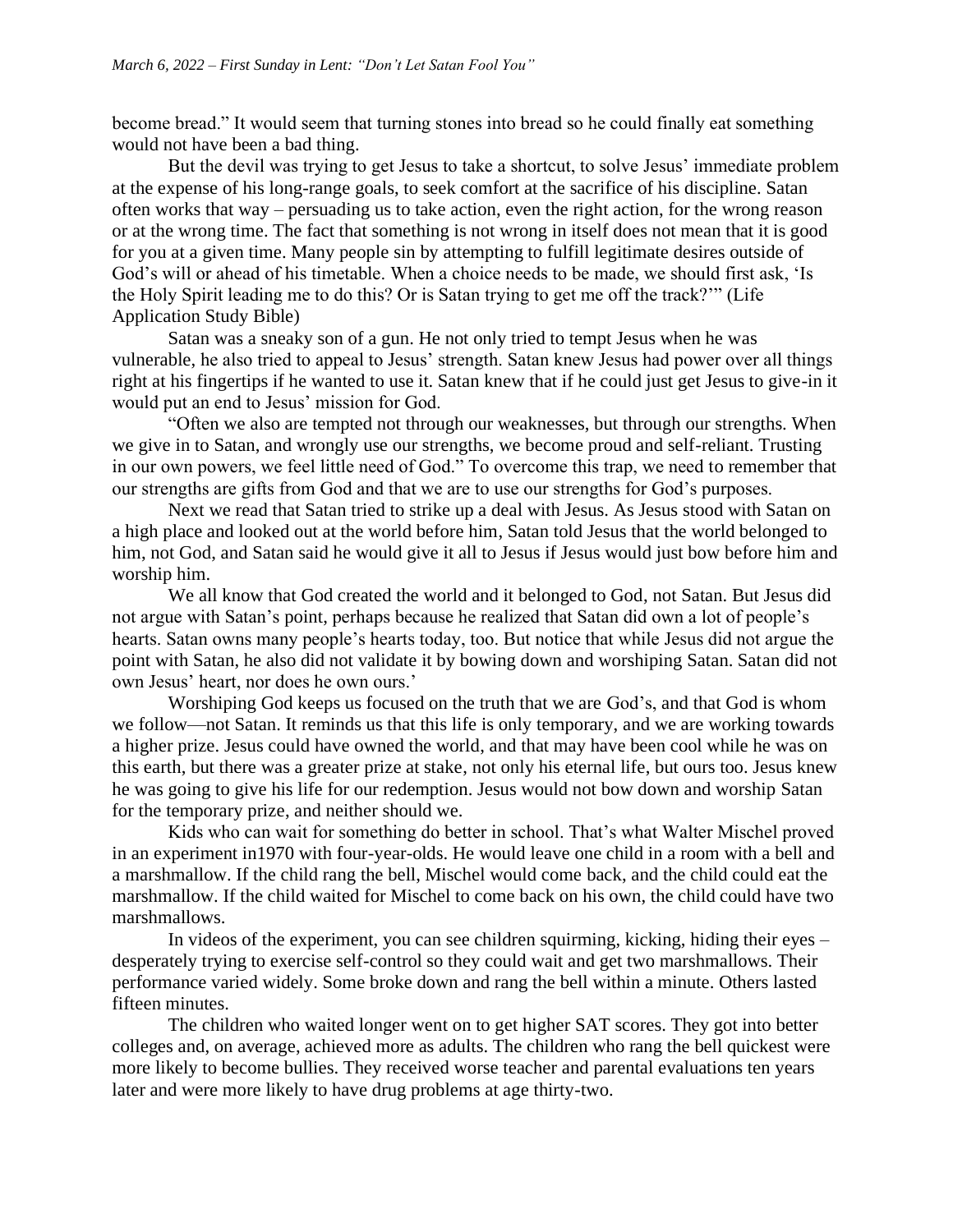Mischel concluded that children can be taught "that it pays to work toward the future instead of living for instant gratification. Likewise, It pays for us to resist attractive, appealing , temptations and the brief time of personal gratification that we may feel as a result of giving in, because we are living for the future that will provide us with eternal gratification.

With the third temptation that Satan put before Jesus, Satan twisted the meaning of the Psalm he quoted. Psalm 91 was written to celebrate God's protection of his people, not to prompt them to use God's power for sensational or foolish displays. If Jesus made the jump and the angels came to his rescue his popularity might have skyrocketed, but that popularity would have been short lived, and Jesus knew that. Jesus told Satan, "No, you must not make senseless experiments with the power of God." Likewise, we should not put God to the test.

There's that line in the Lord's Prayer where we pray, "and lead us not into temptation; but deliver us for evil." As we pray those words, what is it that we are seeking? Guidance? Wisdom? Or God to save us from making a foolish or selfish mistake?

A person would not jump into the Niagara River above the falls, and then expect that by some miracle God would keep him from being swept over the falls. A man would not put a match to a keg of powder and then expect that God would keep him from being blown to atoms. And yet there are rational men and women, who have—outwardly at least—turned away from evil and given their allegiance to God, who walk in the way of temptation and seem to expect that they will be protected and saved.

To say "Lead us not into temptation is to ask that God will keep us from reading those books, going to those entertainments, meeting those associates, who stir up the evil which in every person's nature, for every soul has its own ladder leading one astray, down a path that separates one from God.

We can lead ourselves, or permit others to lead us, into circumstances where temptation is certain to strike and where sin is almost equally certain to wound us. The thing is to avoid those circumstances.

There is not much use in a person's trying to row when his boat is only a hundred yards above Niagara Falls. When evil passions are once set in motion, they are not easily withdrawn. When the desire for evil is roused within a person's heart through his/her own willfulness and carelessness, that person may not be able to restraint his/her evil desires any more than a person can persuade an enraged, blood-excited tiger not to leap, or induce a hooded cobra not to strike.

We should never put God to the test. I wish I could tell you it is easy to turn away from all temptation, but you already know I can't. You know that the choice to turn from or to go through with sin caused by temptation needs to be a personal decision that you need to make time and time again. And when we bow to temptation, we may find ourselves living with unfortunate and painful consequences. Just because we are Christians does not let us off the hook from being tempted. Jesus endured temptation so why should we expect anything less?

Until Jesus returns, there will be evil in the world; so, we are going to be tempted to sin. Our best weapon to fight temptation is to strengthen our relationship with our Savior, who understands what it is like to be tempted. The season of Lent calls us into a time of practicing spiritual disciplines like reading the bible, praying, and worshiping God. Spiritual disciplines help our faith to mature and, grow strong and healthy.

Bonding with our family of faith is another weapon we can have in our grasp to help us fight off temptation. Our brothers and sisters know what it is like to face the challenges of temptation. God gave us each other, to be a community of faith, to support and encourage each other face our challenges, including the challenge of temptation.